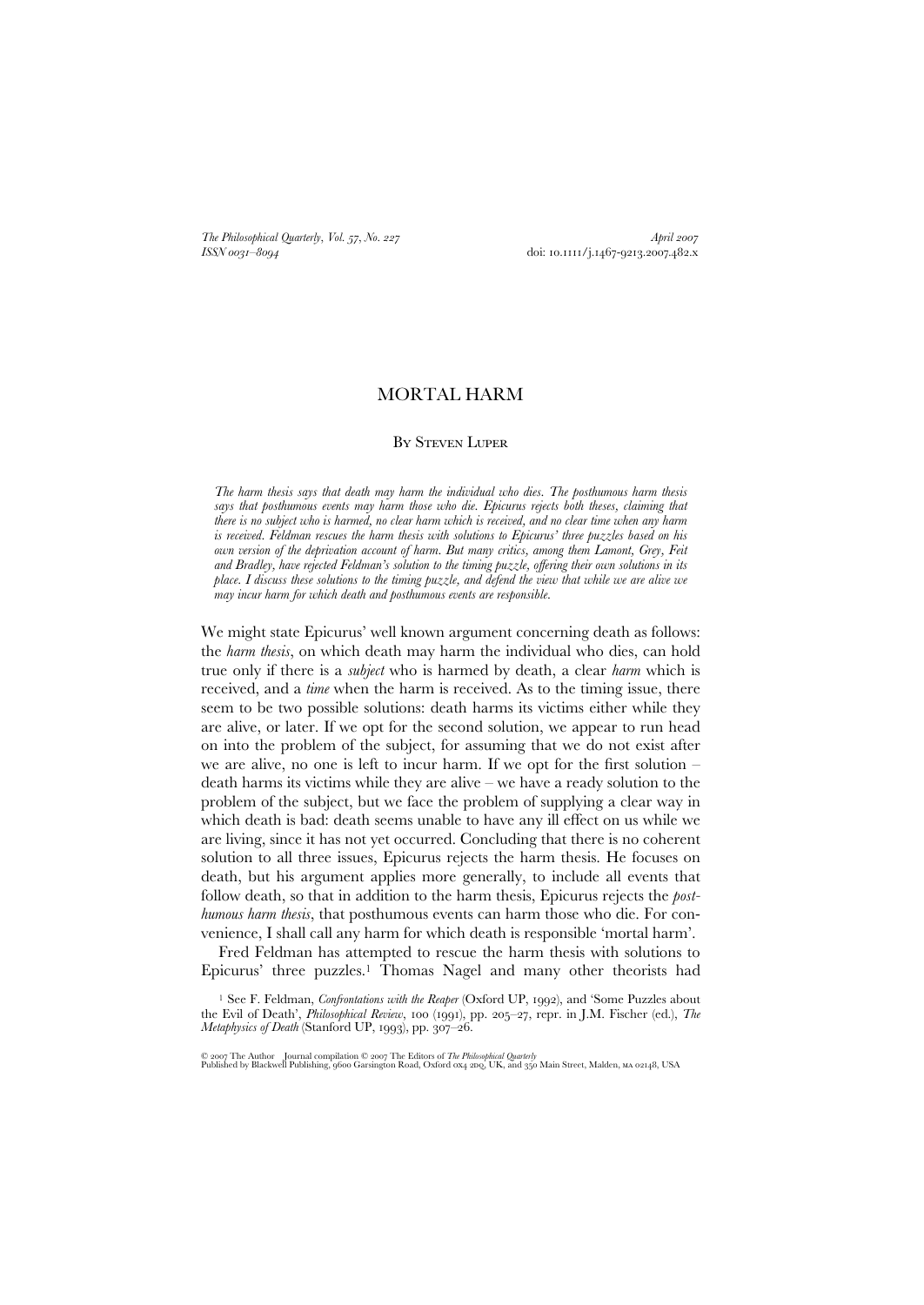claimed that the harm concerned is a form of deprivation;2 with certain qualifications, Feldman agrees. This harm can be made clear by comparing the actual world, in which I have just died, to the closest possible world in which I live longer. If the latter is more valuable for me than the former, dying has harmed me. The *subject* of this harm is the living breathing person who has yet to die. As for the *time* when death is bad for its victim, Feldman says 'it seems clear to me that the answer to this question is "eternally"' ('Some Puzzles about the Evil of Death', p. 221). His suggested solution appears to be *eternalism* – if I am harmed by my death, I am always harmed – in that the assertion 'The world in which I live on is more valuable to me than the world in which I die', if true, is true whenever it is uttered.

But many critics, among them Julian Lamont, William Grey, Harry Silverstein, Neil Feit and Ben Bradley, reject eternalism, offering their own solutions in its place.3 In this paper I shall argue that their proposals, like eternalism, all fail. I shall then discuss an alternative solution, namely, *priorism*, which says that we may incur deprivation harm for which death is responsible while we are alive. Relying on priorism, I claim to be able to supply plausible solutions to all three of the issues Epicurus raised (this is not to address all of the issues which contemporary Epicureans raise).4

I begin with an explanation of why Feldman's critics reject eternalism.

# I

Suppose I stubbed my toe yesterday. If we ask when the stubbing is bad for me, what exactly do we want to know? There are two possibilities. First, we might be asking 'When is it true that the stubbing is bad for me?'. Here the answer is 'Eternally, if ever'. Secondly, we might be asking 'At which times *t* is it true that the stubbing is bad for me at *t*?'. Here the answer is not 'Eternally', but rather something like 'The stubbing is bad for me at all and only those times when it hurts'. The same ambiguity arises when we ask about the timing of mortal harm. Feldman seems to take 'When is Lincoln's death bad for him?' to mean 'When is it true that his death is bad for him?'.

<sup>2</sup> See T. Nagel, 'Death', in his *Mortal Questions* (Cambridge UP, 1979), pp. 1–11.

<sup>4</sup> For a recent study of Epicurus' project, see J. Warren, *Facing Death: Epicurus and his Critics*  $(Oxford UP, 2004).$ 

© 2007 The Author Journal compilation © 2007 The Editors of *The Philosophical Quarterly* 

<sup>3</sup> J. Lamont, 'A Solution to the Puzzle of When Death Harms its Victims', *Australasian Journal of Philosophy*, 76 (1998), pp. 198–212; W. Grey, 'Epicurus and the Harm of Death', *Australasian Journal of Philosophy*, (), pp. –; H. Silverstein, 'The Evil of Death', *Journal of*  $Philosophy, 77$  (1980), pp. 401–24 (repr. in Fischer (ed.), *The Metaphysics of Death*, pp. 95–116), and 'The Evil of Death Revisited', *Midwest Studies in Philosophy*, 24 (2000), pp. 116–35; N. Feit, 'The Time of Death's Misfortune', *Noûs*, 36 (2002), pp. 359–83; B. Bradley, 'When is Death Bad for the One Who Dies?', *Noûs*, 38 (2004), pp. 1–28.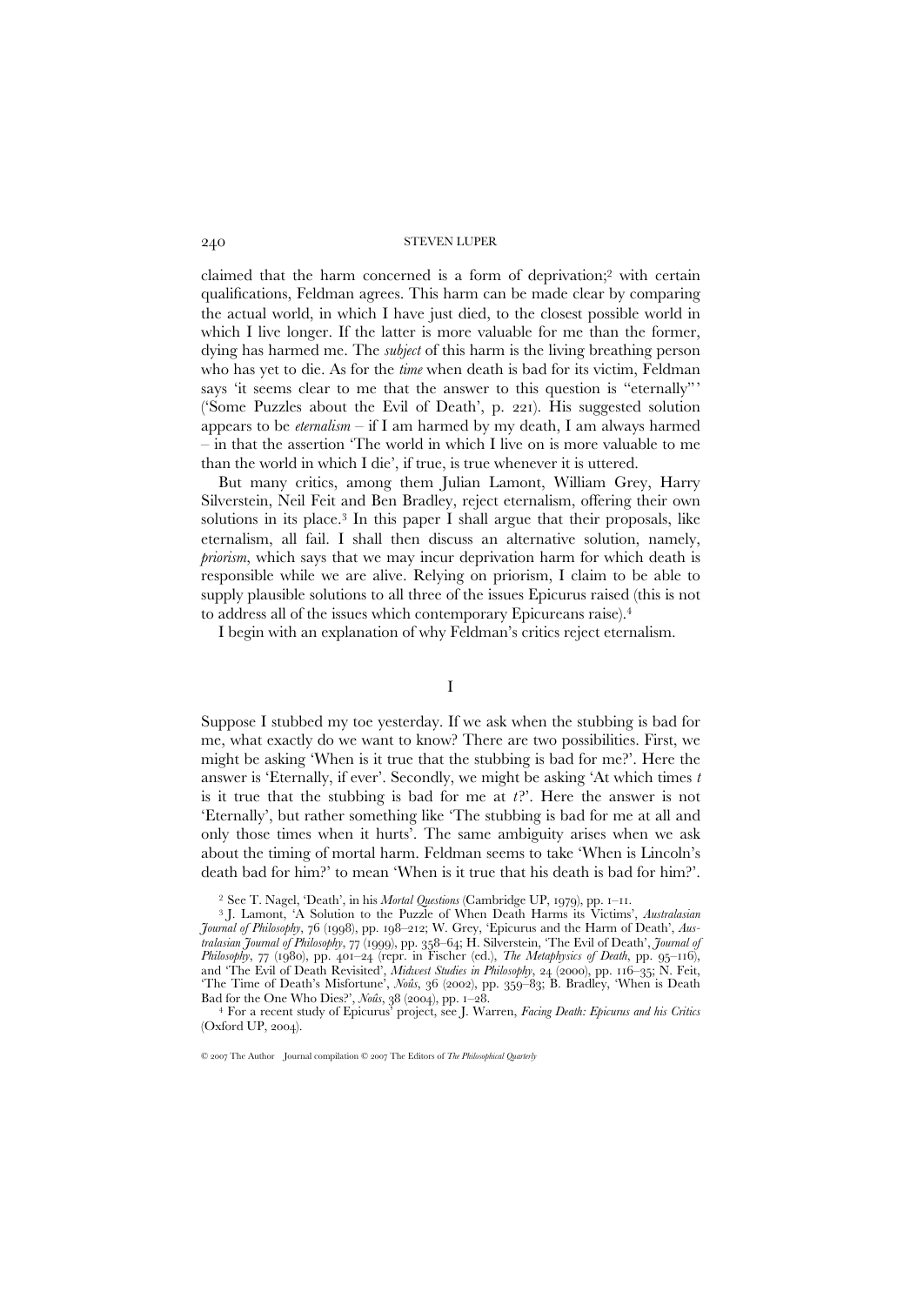The answer is 'Eternally, if ever'. But the question can also mean 'At which times *t* is it true that Lincoln's death is bad for him at  $t$ ?'. According to Feldman's critics, it is the second version of the question that concerns the timing of death's harmfulness. And its answer leads us away from eternalism.

But where does it lead? There are many possibilities. If death and posthumous events are responsible for deprivation harm, this might be incurred by its living subject at the following times (or some combination thereof):

- (a) at the times when death and posthumous events occur (concurrentism)
- (b) after they occur (subsequentism)
- (c) before they occur (priorism)
- (d) at all times (eternalism)
- (e) at an indeterminate time (indefinitism).

While Feldman's critics reject eternalism, they disagree about which view should take its place. Lamont opts for concurrentism; Silverstein opts for indefinitism, as does Grey (who combines it with subsequentism); the other two favour subsequentism.

Many philosophers will reject indefinitism out of hand because of the mysteriousness of the timing of the harms it posits. My own suggestion is that in the present context, where we are attempting to meet Epicurus' challenge, we should consider indefinitism to be an option of last resort. In effect, indefinitism rejects Epicurus' challenge: it says that death or posthumous events can harm us even if there is no definite time when we incur the harm. I also suggest that the strongest way to respond to indefinitism is to answer the question it rejects – to explain *when* we may incur mortal harm, as options  $(a)$ –(d) purport to do. For now, then, I shall put indefinitism aside, and return to it after discussing how the other options fare.

On Lamont's version of concurrentism, we incur deprivation harm at the time when some event ensures that we shall not retain or attain some otherwise available good (I shall call such events *ensuring events*). Death is itself an ensuring event, so death and at least many deprivation harms occur simultaneously. Similar reasoning might even lead to the concurrentist story about when posthumous events harm us, for, like death, posthumous events ensure that we shall not attain some goods we otherwise would have had, such as not being slandered posthumously. The upshot is a unified story about when death and poshumous events harm us.

Like the others, Feit and Bradley accept the deprivation view of harm. However, unlike Lamont, they opt for subsequentism. Feit's defence is based on examples of things we say about ordinary (not mortal) harms. In the stubbed toe example, the answer to the question 'At which times *t* is it true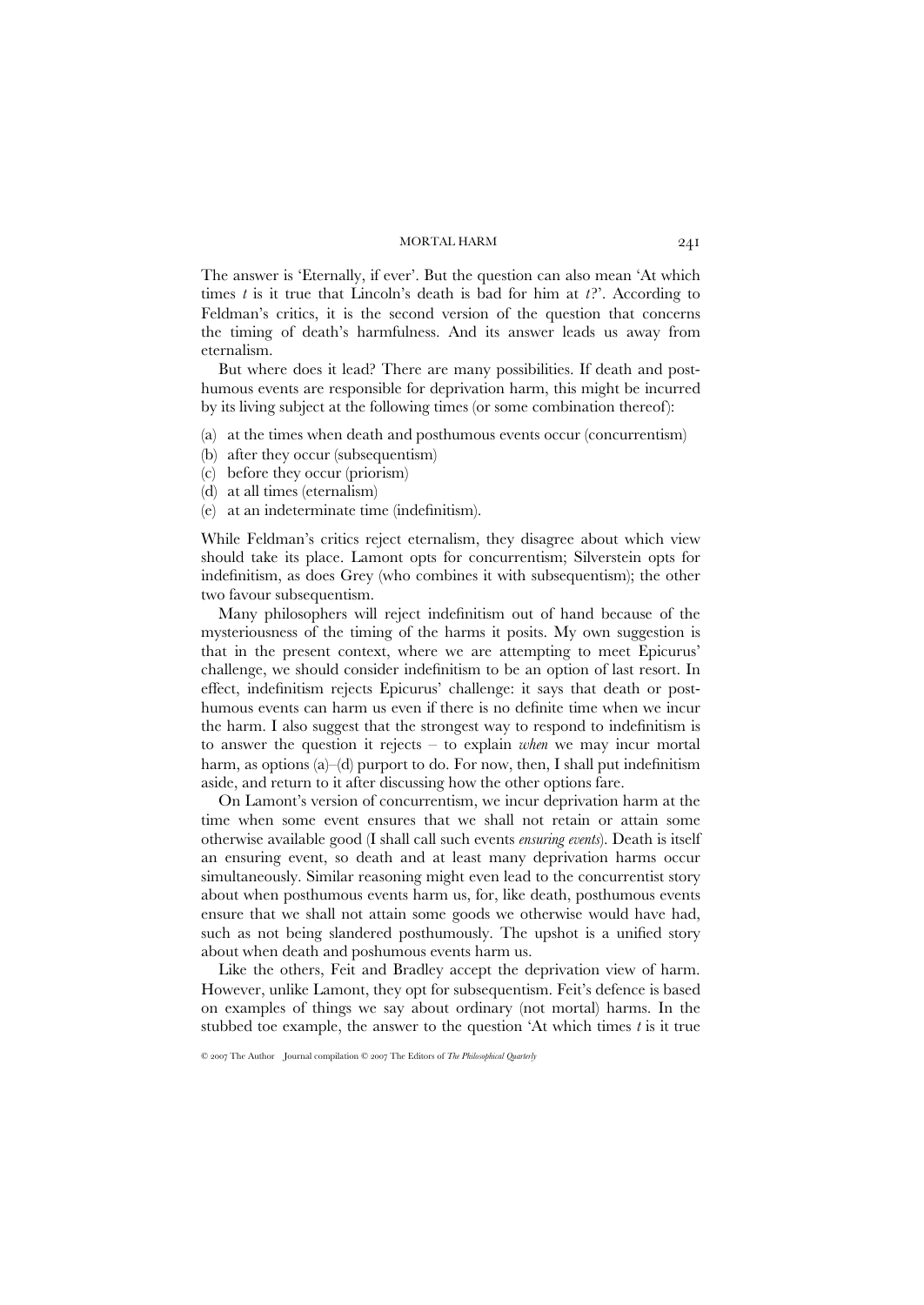that the stubbing is bad for me at *t*?' is that the stubbing harmed me after it occurred. Roughly, it is bad for me at all and only those times when it hurts. On Feit's view, to determine whether dying at time *t* would harm me, we compare the nearest possible world *w* in which I do not die at *t* to the actual world in which I die at *t*. In *w*, I eventually die, albeit after *t*. Suppose that I would fare well in this world after *t*. Eventually I shall cease to fare well in *w*, if for no other reason than that I eventually die. The interval of time after *t* which starts when I begin to fare well in  $w$ , and ends when I cease to fare well, is, roughly, the period of time during which I accrue the harm for which death is responsible, according to Feit.

Ben Bradley refines Feit's version of subsequentism. According to Bradley, *S*'s death at *t* is bad for *S* at *t´* if and only if the intrinsic value of the state of affairs at *t´* for *S* in the nearest world in which *S* does not die at *t* is greater than zero. Hence 'death is bad for the person who dies at all and only those times when the person would have been living well, or living a life worth living, had she not died when she did' (Bradley, p. ).

So much for the proposed corrections to Feldman's solution to the timing puzzle. What I shall do now is suggest an objection to subsequentism.

First, a concession: if we rely on ordinary language, citing the way 'harm' is used in everyday speech, subsequentism looks plausible. The stubbed toe example is perhaps not ideal, since it does not turn on a good of which I am deprived; but certainly it is natural to say that the harm from a toe-stubbing occurs immediately after the stubbing, while the toe is throbbing. Still, one can easily cite cases of deprivation harm in favour of subsequentism. Your enemy gives the order that you are to be drugged into unconsciousness for the next month. When does your enemy's order harm you? Arguably, after it is given – while you cannot conduct your life as usual. However, even though such cases suggest that we ordinarily speak in line with subsequentism, subsequentism cannot rest solely on this kind of argument. If we cannot make clear sense of the idea that people incur harm while they are dead, subsequentism must go, and we must conclude that many things we commonly say about posthumous harm are in error.

Another concession: it is possible to make sense of how things can come to be true of a person, say Socrates, by virtue of events occurring after he is dead. But there is an obstacle, namely, the apparent truth of the claim that things may have a property at a particular time only if they exist at that time.

Here is one way of overcoming the obstacle. Along with Harry Silverstein and others, we might adopt four-dimensionalism, the metaphysical view that past and future objects are ontologically on a par with present objects, even though their temporal locations are different. Of each object, it is appropriate to say that it exists, where 'exists' is used tenselessly, so that 'Socrates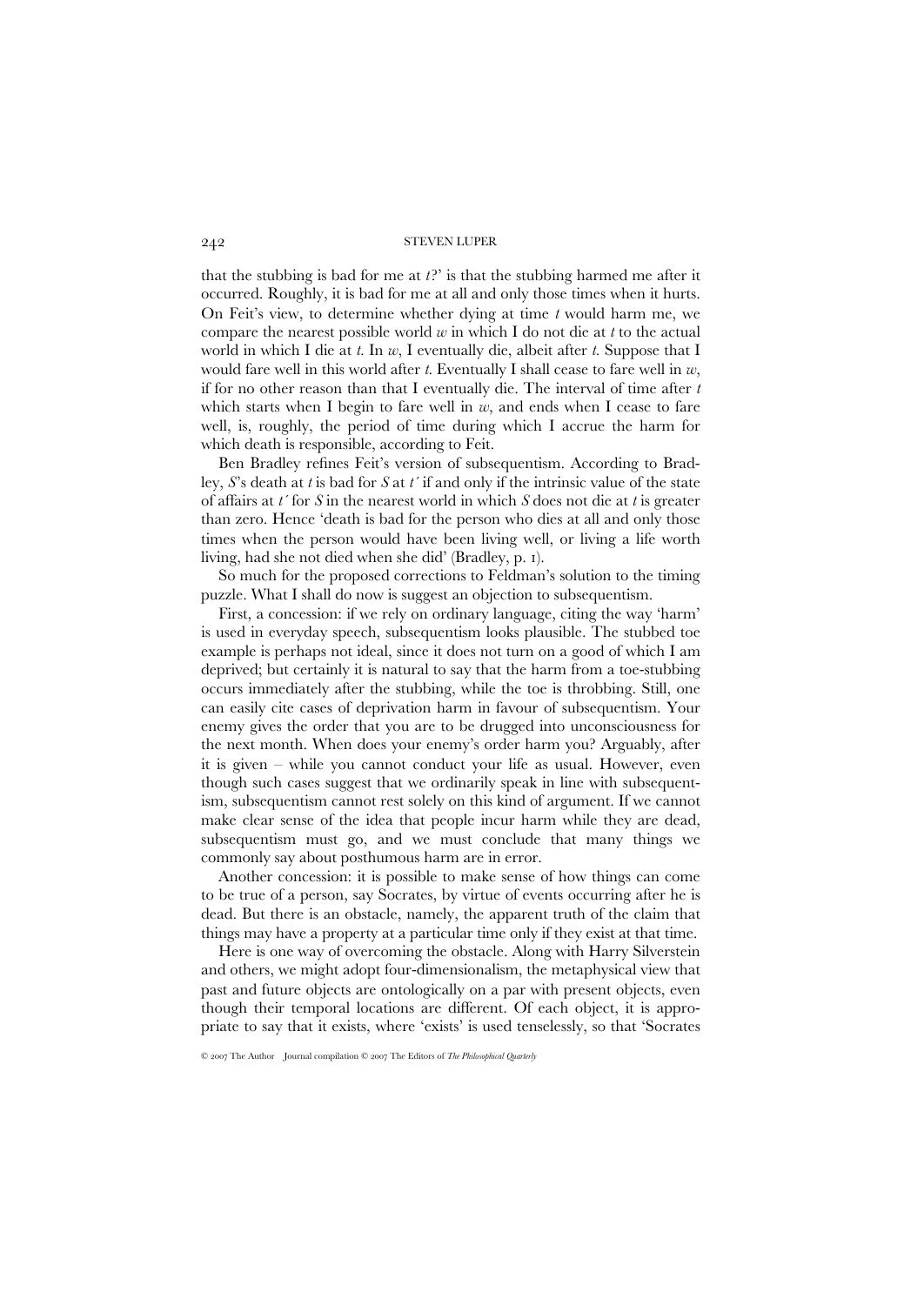(tenselessly) exists' is true whether asserted in the past, present or future. On the four-dimensionalist view, it makes sense to say things like 'Socrates is now dead'. We can refer to Socrates (who exists in the tenseless sense), even though 'Socrates' refers to something temporally located wholly in the past, and we can say of him that he is no longer alive. Similarly, by virtue of certain events occurring centuries after his death, it comes to be true of Socrates that he was discussed in a philosophy class in  $2006$ <sup>5</sup>

Here is another way of overcoming the obstacle. David-Hillel Ruben suggests that we may correctly attribute properties to objects or persons who have ceased (or not begun) to exist.<sup>6</sup> The statement 'Socrates was discussed in a philosophy class in 2006' appears to imply that Socrates changed: he acquired the property of being discussed in a particular class. The apparent change occurred in 2006. We can make sense of this appearance by saying that the change involved is a 'Cambridge' change. This is the sort of change a thing undergoes wholly in virtue of its relationship to something else. Socrates does not undergo any change in his intrinsic properties when discussed in the twenty-first century. It is we who change our intrinsic properties; but by virtue of his relation to us, he has come to be discussed. Things must exist at a particular time in order to have an intrinsic property at that time. Moreover, things must exist to undergo changes in their intrinsic properties. But they need not exist, or change intrinsically, to acquire properties in Cambridge changes. (Ruben hints that Cambridge changes are not 'real' changes, but I see no reason to follow him in this view. Why should real changes be limited to changes in intrinsic properties?)

Is it now clear that people may undergo harm while they are dead, as subsequentism avers? Of course not, if harm consists in being in some bad condition such as pain. After Socrates is dead, 'Socrates' continues to refer to the living Socrates. Hence 'Socrates was harmed at time *t*' can only mean that the living Socrates is what is harmed at *t*. Clearly the *living* Socrates does not undergo harm *while his life is over*, if the only harms are conditions like pain. But my topic is the deprivation account, according to which harm can consist in the absence of some salient good. So perhaps we can make sense of subsequentism by interpreting 'Socrates' death harmed him while his life was over' as 'The living Socrates lacked, during a stretch of time following his death, various salient goods which he would have obtained if he had not died'. This we could say whether we think, as four-dimensionalists, that the timelessly existing Socrates lacks goods while he is no longer alive, or, with

<sup>5</sup> For further clarification, see M. Rea, 'Four-Dimensionalism', in M.J. Loux and D.W. Zimmerman (eds), *The Oxford Handbook of Metaphysics* (Oxford UP, 2003), pp. 246-81.

<sup>&</sup>lt;sup>6</sup> D.-H. Ruben, 'A Puzzle about Posthumous Predication', *Philosophical Review*, 97 (1988), pp.  $211-36$ .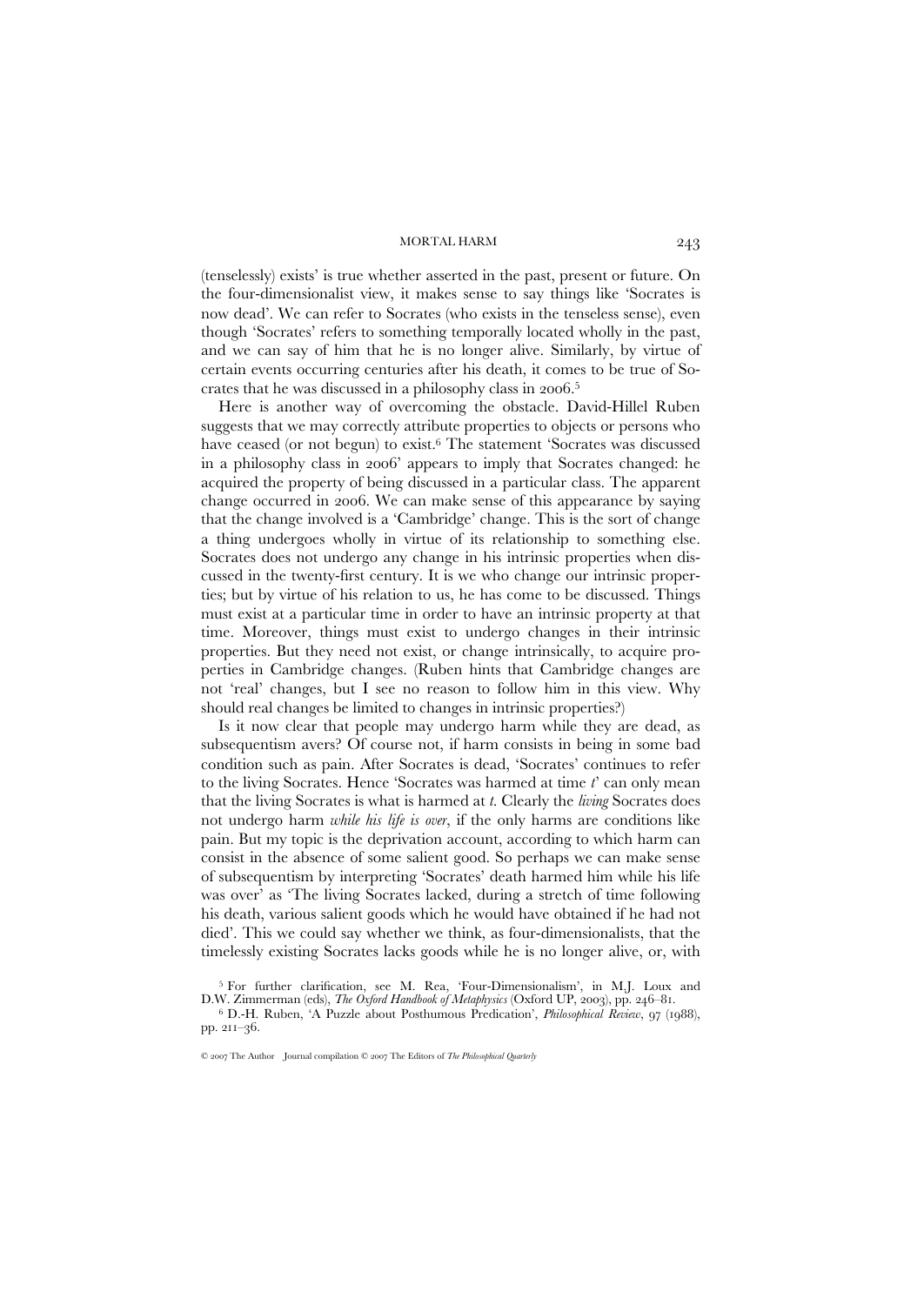Ruben, that Socrates lacks various goods while he is no longer existent. Nothing mysterious there!

Nevertheless, I shall argue that we have yet to make sense of people incurring harm while dead. I shall suggest that to be capable of harm, a thing must have certain properties, some of which the dead lack. In particular, the dead lack a property I shall call *responsiveness*.

I shall say that a creature is 'responsive' at *t* if and only if its well-being may be affected at  $t -$  rising if certain conditions are met, and falling if certain other conditions are met. If nothing can be in its interests at *t*, a creature is not responsive at *t*. So defined, responsiveness is not entirely clear; unfortunately, further clarification of the notion of responsiveness will turn on precisely what is meant by 'well-being', and the notion of well-being is, of course, highly controversial. I cannot hope to defend an account of well-being here. What I shall do instead is sketch what responsiveness comes to on each of the three standard accounts of well-being. These accounts are classified by Derek Parfit into three types: hedonist, desire-fulfilment and objective-list accounts.7

On *hedonist* accounts, a creature's well-being at *t* is determined by the level of pleasure and pain it experiences at *t*. On this view, responsiveness at *t* consists in the capacity to experience pleasure or pain at *t*. For all known creatures, responsiveness in this sense requires having the sort of nervous system that generates pleasure or pain depending on prevailing circumstances. Hence, for example, a zygote, which entirely lacks any cognitive apparatus, is unresponsive. *Desire-fulfilment* theories say that well-being is a matter of the fulfilment of certain salient desires, and that, other things being equal, a creature's well-being is higher at *t* when the salient desires it has at *t* are or will be met, while its well-being is lower at *t* when the salient desires it has at *t* are or will be thwarted. For the fulfilment theorist, responsiveness at *t* consists roughly in having (or in the capacity to have) salient desires at *t*, and also requires having the kind of cognitive apparatus that sustains desires. Thus once again, on the desire-fulfilment theory, a zygote is unresponsive. *Objective-list* theories explain well-being in terms of various things that are *objectively* good: their goodness is not merely a matter of their pleasantness or their fulfilling desires (although pleasure and desirefulfilment, perhaps with certain qualifications, might themselves be among the listed objective goods). Assuming that some things are objectively bad, such as pain, these too would bear on well-being. What goes on the 'list' of goods (and bads) is controversial, but any objective-list theorist is likely to include two of Aristotle's examples, friendship and knowledge. Thus, other things being equal, one's well-being is higher at *t* when one develops or

<sup>7</sup> See D. Parfit, *Reasons and Persons* (Oxford: Clarendon Press, 1984), p. 4.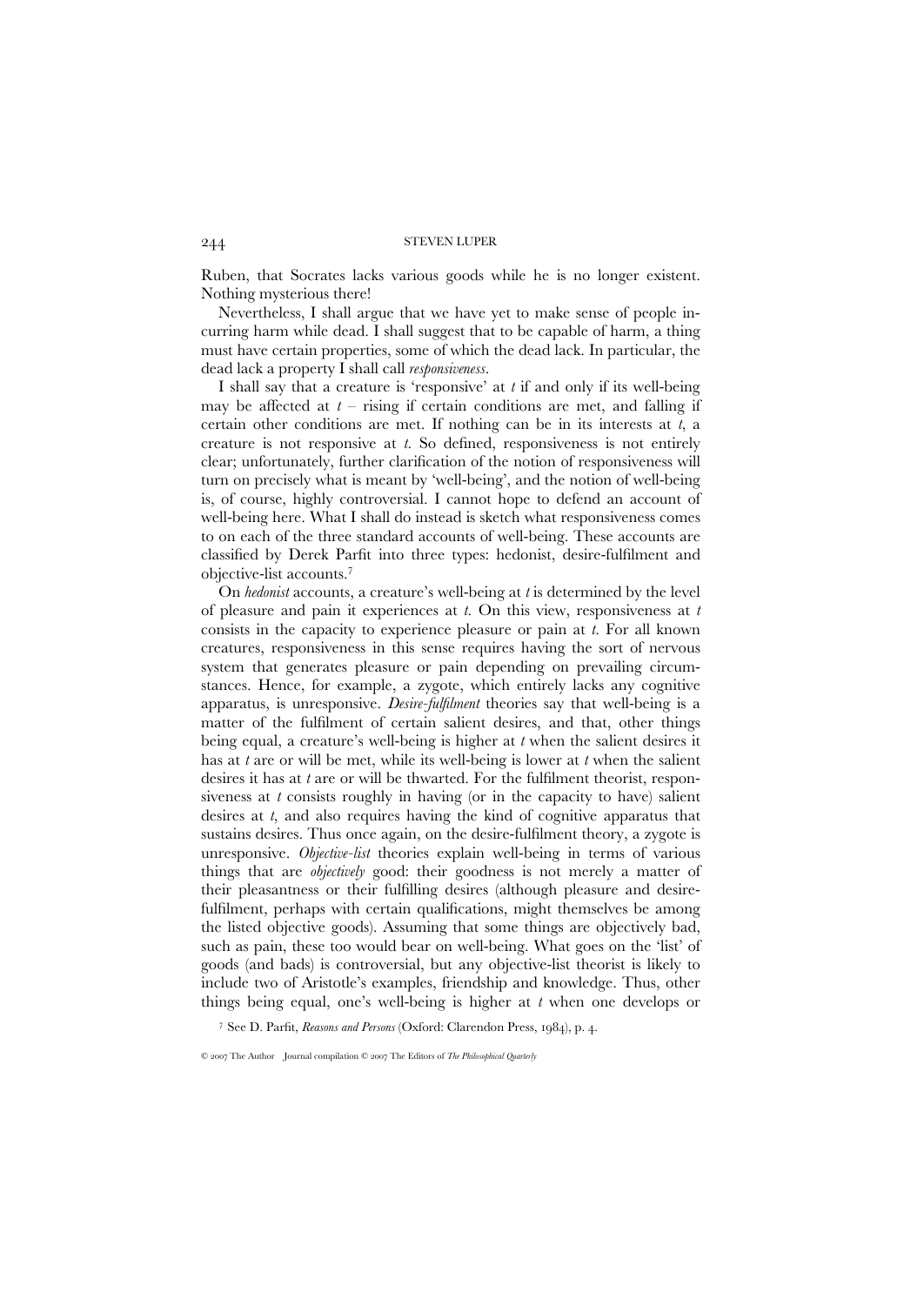enhances a friendship or one's knowledge (or some other listed good) at *t*, and lower when one's friendship ends or one loses knowledge at *t*. On this view, responsiveness at *t* involves the capacity for friendship or knowledge (or some other listed item) at *t*. Both friendship and knowledge require a very sophisticated mental life, and it seems likely that this will be a requirement for many of the things a list theorist includes as goods.

The possession of one listed item might well require quite different capacities from those needed for the possession of another. For example, it is reasonably clear that a creature may be capable of pleasure without being capable of having friends. I expect that crocodiles can enjoy themselves, yet lack the capacity for the complex emotional interactions involved in friendship. I shall say that a creature A is responsive relative to a good (or bad) g at time *t* if and only if *A* has the capacity for *g* at *t*, and that *A* is responsive at *t* if and only if there is some good (or bad) *g* such that *A* is responsive relative to *g* at *t*. Thus a crocodile is responsive relative to pleasure, but not relative to friendship. Still, in respect of the former, a crocodile is responsive *simpliciter*.

I claim that a creature may be harmed at time *t* only if it is responsive at *t*. Nothing is intrinsically or extrinsically bad for a creature at *t* unless it is responsive at *t*. In particular, lacking at *t* some good (or bad) *g* is not bad (or good) for a creature unless that creature is responsive at *t*.

If this claim is correct, then while a creature may be harmed by being made unresponsive, a creature may be harmed only if it *is* responsive. Like a crocodile, my shoe can and does fail to have friendship. Unlike the crocodile, my shoe cannot be harmed at all, no matter what goods it lacks. Its invulnerability is due to its complete unresponsiveness. (I ignore trivial senses of 'good' in which objects such as shoes may have goods, as when we say that an item is a good exemplar of its kind only if certain conditions are met: a car needs petrol in order to be a good car; trivially, we might say it is good for my car to have petrol.)

What are the implications for the dead? It is one thing to say that Socrates lacked various goods while dead, and another to say that his lack of various goods harmed him while he was dead. As a shoe does, a corpse (and the dust left when it decomposes) lacks goods, but is not incurring harm thereby. The unborn are not harmed while lacking life.8 For a subject *A* to be harmed at a time *t* it is not enough that *A* lacks a salient good *g* at *t*: *A* must be responsive at *t*. (Living) people meet the condition, and can be deprived of goods, with corresponding dips in well-being, while they are alive; shoes fail the condition and can never literally be deprived of goods.

<sup>8</sup> *Pace* P. Yourgrau, 'The Dead', *Journal of Philosophy*, 86 (1987), pp. 84–101, repr. in Fischer (ed.), *The Metaphysics of Death*, pp. 137–56.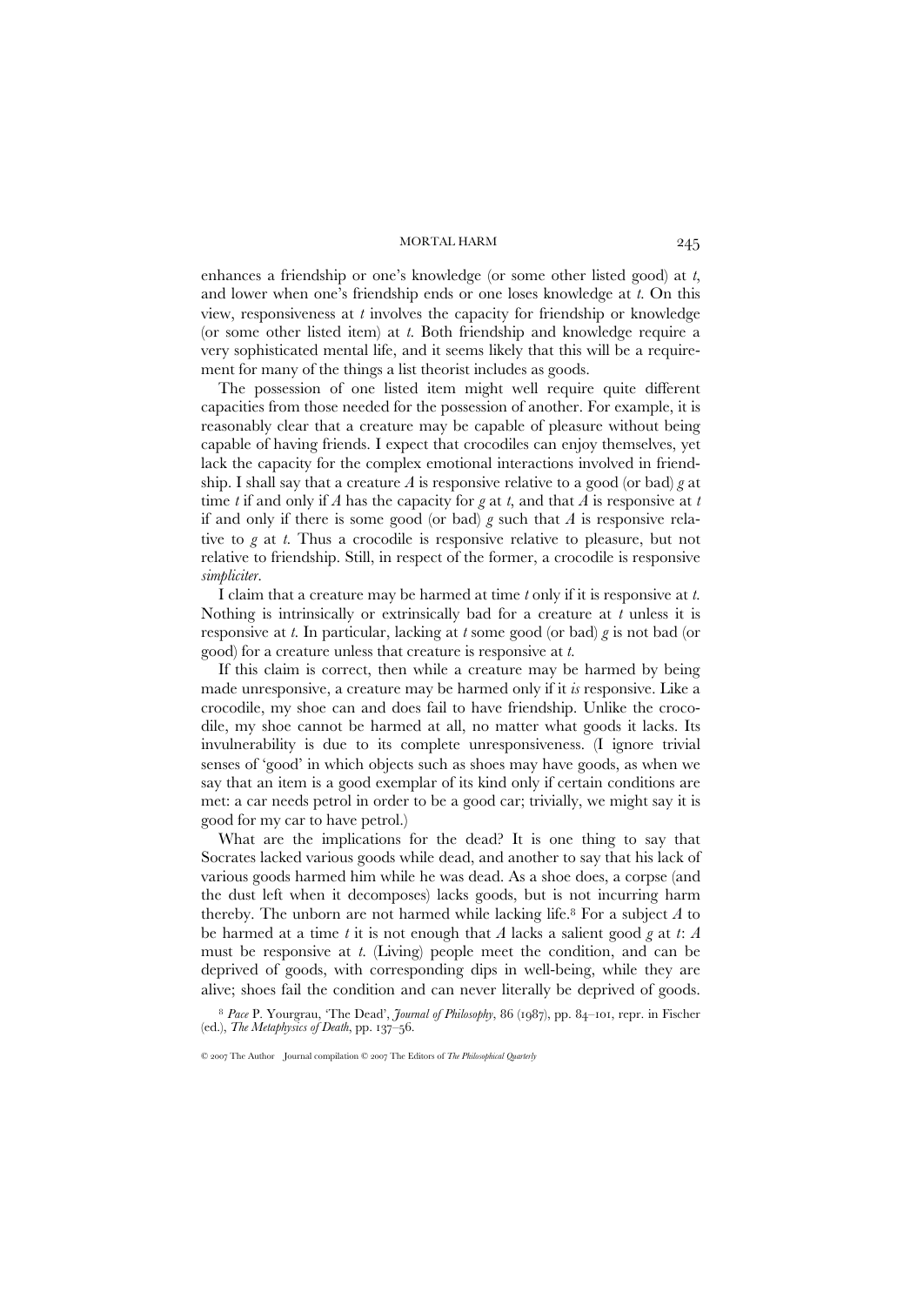The dead fail the condition too. Whether we understand well-being in the way hedonists, desire theorists or objective-list theorists do, no one is responsive *while* dead. This was basically Epicurus' point all along.

Subsequentists do not say that deprivation harm consists in lacking some good. Roughly, they say that *A* is harmed while deprived of a salient good *which A would otherwise have had*. Shoes can never be deprived of goods they would otherwise have, for the simple reason that they cannot have any goods in the first place. So my argument may appear irrelevant. However, my point is that incurring harm entails lower well-being; this cannot happen while we lack the capacity for welfare, while we are not responsive. It is true that shoes cannot be deprived of goods they would otherwise have had; they cannot have goods at all. But it is also true that, *while dead*, we cannot have goods at all, and hence true that while dead we cannot be deprived of goods we would otherwise have had. Our responsiveness is a casualty of death.

By the same token, death cannot be responsible for deprivation *benefits* incurred posthumously. McDougall, who would otherwise have had nothing in her future except suffering and failure at all she attempts, dies in her sleep. Her death precludes events that would have harmed her had she not died. But 'She is better off dead' is not literally true. Just as a stone is not benefited by its lack of pain and failure, McDougall is not benefited while dead by her lack of suffering and failure, since the dead are not responsive. Moreover, from the fact that deprivation harms (or benefits) cannot be incurred while we are dead, a further consequence follows: posthumous events cannot be responsible for deprivation harms (or benefits) incurred after we are dead.

It might appear that my worries about the unresponsiveness of the dead are not serious, since subsequentists might argue as follows: it is true that Socrates is not responsive while dead, but this does not stop us from making good sense of the possibility that his death was bad for him while he was dead. It is obviously possible that for at least at some period of time *t* subsequent to his death, Socrates would have enjoyed a life having positive intrinsic value for Socrates during *t*, had he not died when he did. The unresponsiveness of the dead in no way interferes with that possibility. If the unresponsiveness of the dead is a problem at all, then, it must be because it somehow precludes our saying that Socrates's non-existence during *t* had an intrinsic value of zero for Socrates during *t*. Admittedly, when a person is dead at *t*, it is awkward to say that non-existence has a value of zero for that person during *t*. But given the plausibility of the resulting subsequentist account, it is reasonable to stipulate that this value is zero.

There is a way to make sense of the value of a future period of nonexistence for a person. This is possible if we say that things that occur in my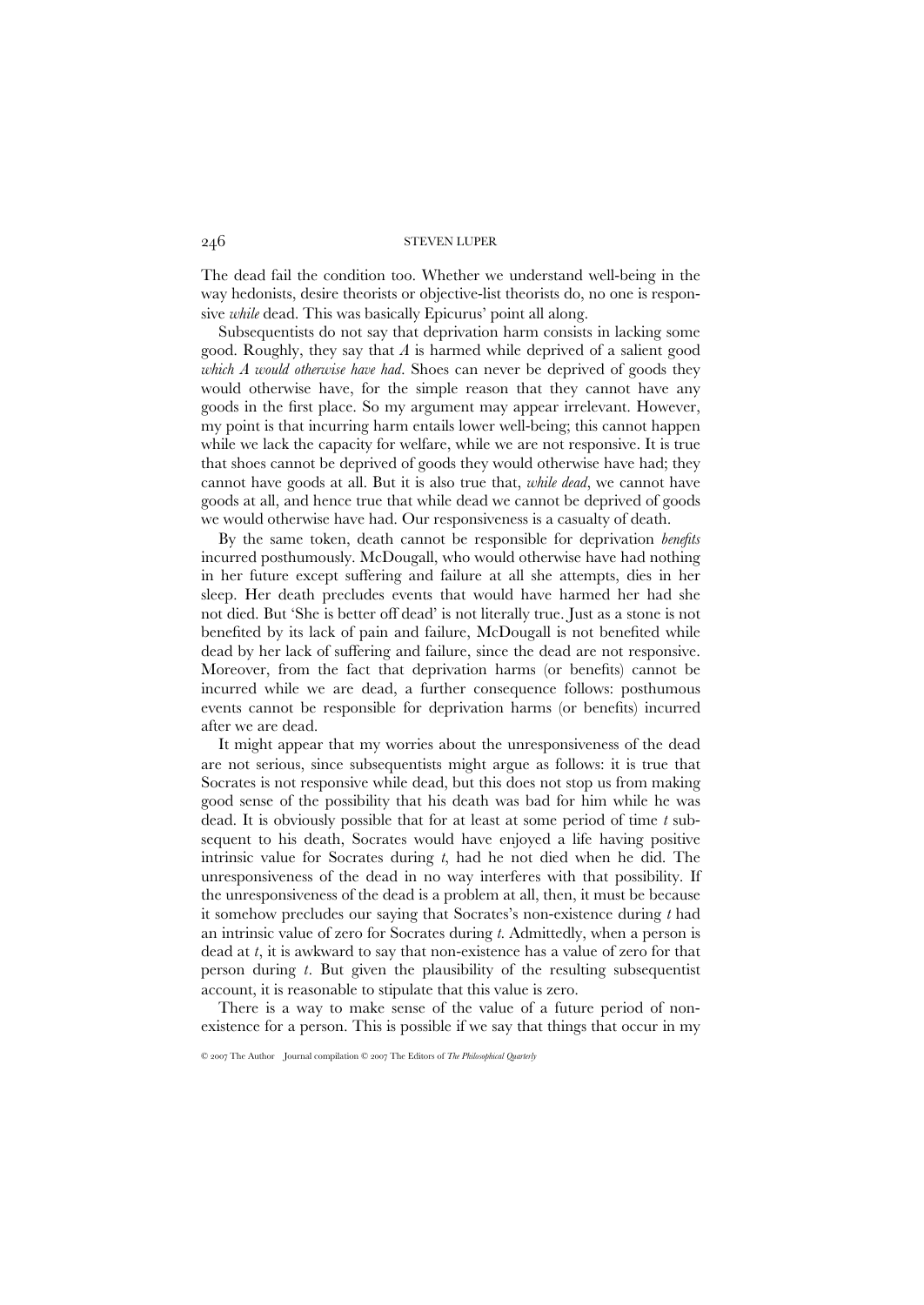future may advance or impede my interests now. (As for this latter position, we accept it if we also say that it is now in my interest for my life, as a whole, to go as well as can be, for doing well in the future helps my life go well, and hence my future flourishing is beneficial to me now.) If something like this is correct (despite Parfit's objections), then we can make sense of the idea that a state of affairs may have a certain value for people while they are alive, even if it does not hold until they are dead. In particular, zero may (or may not!) be the present value of not existing for someone who is now alive.

So if I am alive at *t* but dead at *t´*, my non-existence at *t´* may well have a value (perhaps zero) for me at *t*. But this does not help subsequentists. They insist that my non-existence at *t´* has a value for me at *t´*, that is, while I am dead. It is easy to confuse the one with the other. However, it is obviously impossible to make any sense of a state of affairs as having a certain value (whether intrinsic or extrinsic) for a person during some time if that person is dead during that time. People are no longer responsive – they are incapable of valuing – when dead.

I conclude that subsequentists cannot back their view that death can be bad for a person posthumously. What can be said is very different, namely, roughly the following: dying at time *t* is (extrinsically) bad for person *A* while *A* is alive if and only if on the whole the life *A* would have had after *t*, had *A* not died at *t*, would have been worthwhile. This position is a form of priorism, not subsequentism.

## II

My criticism of subsequentism threatens concurrentism as well. Certainly a problem arises if we say that posthumous events and their deprivation harms can occur simultaneously. The problem, of course, is that by the time such events occur, nothing remaining of us is capable of incurring harm. One might argue, as indeed Feldman does, that we survive death as corpses, but a corpse is not responsive.9 We might also argue, as Yourgrau does, that we are real while dead, but once again we are not responsive during that time, so we cannot incur harm then. But why not say that death and its deprivation harm can occur at the same time?

The problem is that a unified account of deprivation harm as triggered by death and posthumous events is desirable; and as just noted, the concurrentist story for posthumous events is unacceptable. Lamont's version is based on the idea that ensuring events are harmful, which in turn suggests that we incur the harm simultaneously with the occurrence of the ensuring

<sup>9</sup> See Feldman, 'The Termination Thesis', *Midwest Studies in Philosophy*, 24 (2000), pp. 98-115.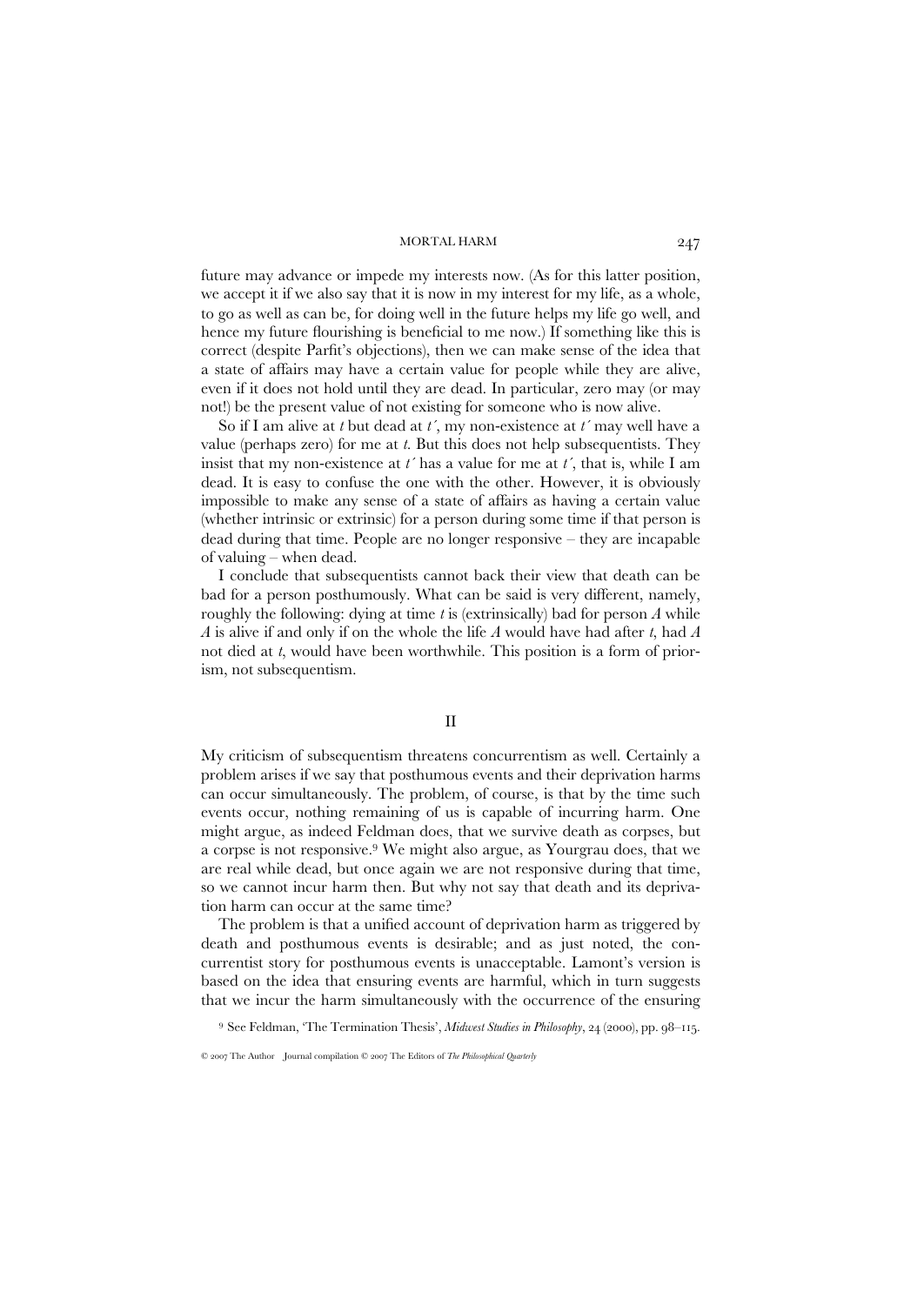events. Since people cannot incur deprivation harm posthumously, Lamont might modify his view. He might distinguish between an indirect harm, which is not itself a harmful condition but is responsible for our incurring a harmful condition, and a direct harm, which is the harmful condition itself. Lamont might treat an ensuring event as *indirectly* harmful, and say that the direct harm is incurred earlier (while we are alive and responsive).

# III

Priorism is left unscathed by my critique. My claim was that nothing is intrinsically or extrinsically bad for us at *t* unless we are responsive at *t*. But this does not rule out the possibility that even if we are dead at *t*, lacking goods at *t* is bad for us *while we are alive*. For living beings are responsive. Priorists say that we may be harmed by death and posthumous events while we are alive.<sup>10</sup>

It would be impossible to be harmed by posthumous events while we are alive if the only way in which an event could affect us were by having a causal effect on us, assuming there is no backwards causation. But posthumous events need not change our intrinsic properties in order to contribute to the status of our well-being. They can be the truth-making conditions for propositions which hold while we are alive. Facts about the future can be against our present interests; when they are, our welfare is lower than it might have been. The fact that tomorrow we shall lack various goods, which is made true today by events that will not occur until tomorrow, may be against our present interest in having those goods tomorrow, so that our well-being today is lower than it might have been.

Future events can bear on our present interests if either or both of two assumptions hold:

- . All the while we are alive, it is in our interest for our lives to go as well as possible
- . At least some interests we now have may be advanced or impeded by states of affairs that hold in the future.

The second assumption is especially plausible; it may hold even if the first does not. As an illustration of  $(2)$ , suppose I have made some project a central focus of my life. Surely it is in my interest now for my project to be brought to a successful conclusion in the future. Suppose that only I can

<sup>&</sup>lt;sup>10</sup> See G. Pitcher, 'The Misfortunes of the Dead', *American Philosophical Quarterly*, 21 (1984), pp. 217–25, repr. in Fischer (ed.), *The Metaphysics of Death*, pp. 119–34; S. Luper, 'Posthumous Harm', *American Philosophical Quarterly*, 41 (2004), pp. 63-72; D. Scott, 'Aristotle on Posthumous Fortune', *Oxford Studies in Ancient Philosophy*, 18 (2000), pp. 211-29.

<sup>© 2007</sup> The Author Journal compilation © 2007 The Editors of *The Philosophical Quarterly*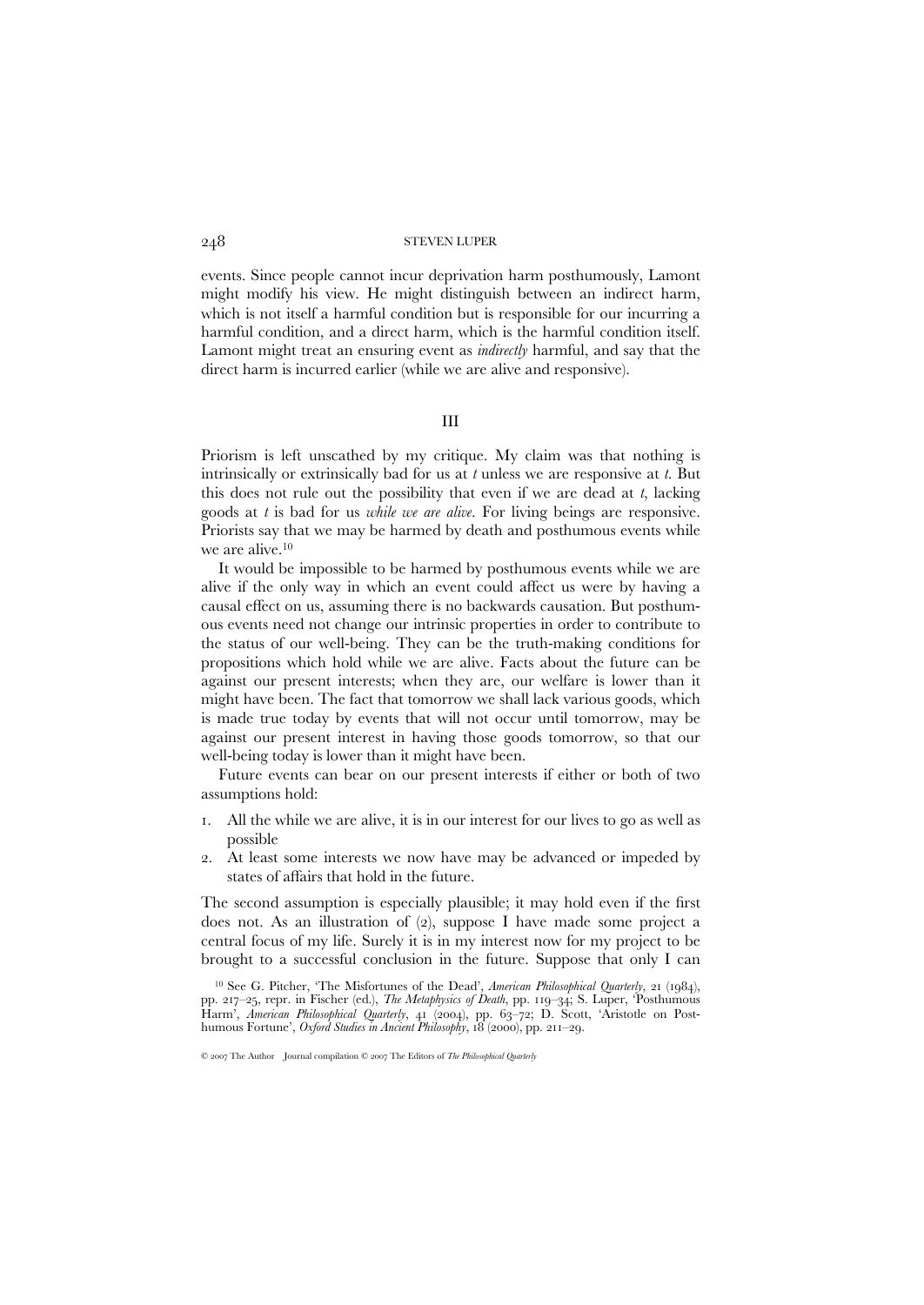complete it, but I die prematurely. My dying ensures that it is true of me that my project will not be brought to fruition, and I am harmed all the while I have an interest in finishing my project, for during this time my welfare is lower than it would have been had I succeeded at my project. Now suppose instead that I was nearly finished with my project when I died, and it would have been completed by my daughter if my son had not destroyed my work just after I died. Here my son's action, a posthumous event, has harmed me. Thus death and posthumous events may harm us while we are alive, in that our well-being may be lower than it might have been partly because of these events. But if  $(2)$  is true and  $(1)$  is false, the time when I am harmed by my failed project may be more focused: during such times as I have not taken on the project, my interests are not affected by the fact that I will fail at it, so my death does not harm me then.

On the priorist view, death and posthumous events fall into a group of occurrences that have two characteristics: the events occur at one time and we incur harm from them at another, and the victim is never aware of incurring the harm. This group is not really mysterious, as a familiar kind of example shows: I accidentally cut Spiteman off while driving, and Spiteman will get back at me next month by convincing my fiancée that I am a notorious international criminal who needs to be under constant surveillance. She will marry me in two months, but she will loathe me, pretending all the while that she loves me as much as she does now. In this example a future event greatly affects my present interests, assuming that it is *now* in my interest to have my fiancée's love two months from now; yet I do not notice the impact on my present well-being.

We can also be fully aware of the harmful upshots which death and posthumous events presently have. Suppose I am informed by my physician that I have only a week to live. Right now I am fully aware of the terrible impact which my death a week from now is having on my present interests. Suppose, further, that a colleague visits me on my deathbed and tells me she has stolen the book manuscript I mean to publish and she is going to destroy it a week after I die. I am now aware of a further blow to my present interests, and this time a posthumous event is responsible for it.

### IV

I can now turn to indefinitism, according to which death and posthumous events harm us, but not at any definite time. Its most famous proponent is Thomas Nagel, whose position is criticized by Julian Lamont and Neil Feit on the ground that it implies that some events take place but at no particular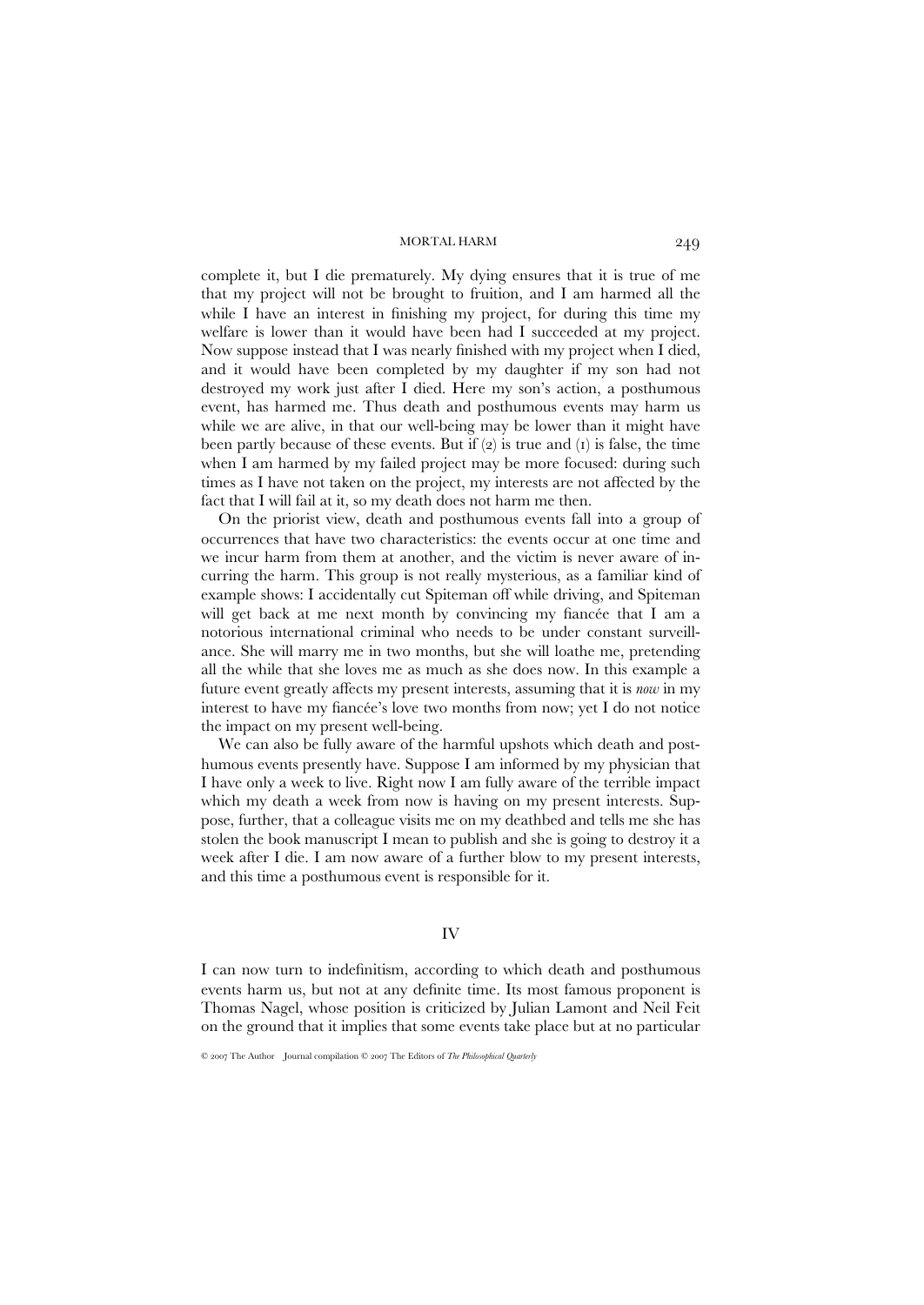time. But William Grey defends Nagel, arguing that on Lamont's objection, indefinitism implies that there are ways of being harmed such that the harm is incurred at no time whatever. According to Grey, to say this is to misunderstand Nagel's (and Grey's) indefinitist position, which is that the mortal harm is incurred during a stretch of time that has blurry boundaries.

However, so understood, indefinitism does not compete with concurrentism, subsequentism or priorism. Grey's brand of indefinitism is correct only if subsequentism, priorism or possibly concurrentism is true as well (eternalism is an exception, since eternity has no boundaries to blur), for even a period of time with blurry edges must occur before, after or at the same time as death. Grey himself supplements his (blurry boundary) indefinitism with a version of subsequentism: he says we incur mortal harm during a period of time that occurs posthumously and has blurry boundaries. This position, I have shown, is untenable, but I see no objection to combining blurry boundary indefinitism with priorism.

Grey's is not the only sort of indefinitism. Another type says that while we do incur mortal harm, there is no clear answer to the question when we do so. Its most recent proponent is Harry Silverstein. But Silverstein does not make a convincing case for his (no-answer) version of indefinitism.

He has no argument against priorism. In fact, priorism is entirely consistent with all three of the basic assumptions Silverstein makes in his various criticisms of proponents and opponents of Epicureanism.

(a) Priorism is obviously consistent with Silverstein's assumption (labelled VCF) that an item *e* may have some value for a person *A* only if *e* exists at some time (i.e., if *e* is actual, not merely possible) so as to be a possible object of *A*'s feelings, positive or negative.11 (Of course, as Silverstein expresses (VCF), it neither supports nor opposes the position that anything actual may harm us. It lays down a necessary condition which death and other actual events meet, and does not imply that things we might feel badly about, such as death, really are bad for us.)

(b) Priorism is also consistent with Silverstein's four-dimensionalism, which he uses to explain how a person *A* may take, as objects of *A*'s feelings, events that will not occur until *A* has died. Indeed, as I have shown, fourdimensionalism may be used to clarify how posthumous states of affairs provide the truth-conditions for facts that affect our well-being while alive.

(c) Finally, priorism is consistent with Silverstein's view that from *A*'s point of view *while dead*, assessments of value are impossible, since *A* 'does not exist to be the recipient of goods or evils' (The Evil of Death', pp.  $q_5=6$ ). This is entirely consistent with the possibility that because of posthumous events, *A* is the recipient of goods or evils while alive. (Having rejected

<sup>11</sup> On 'exists', see Silverstein, 'The Evil of Death Revisited', p. 124.